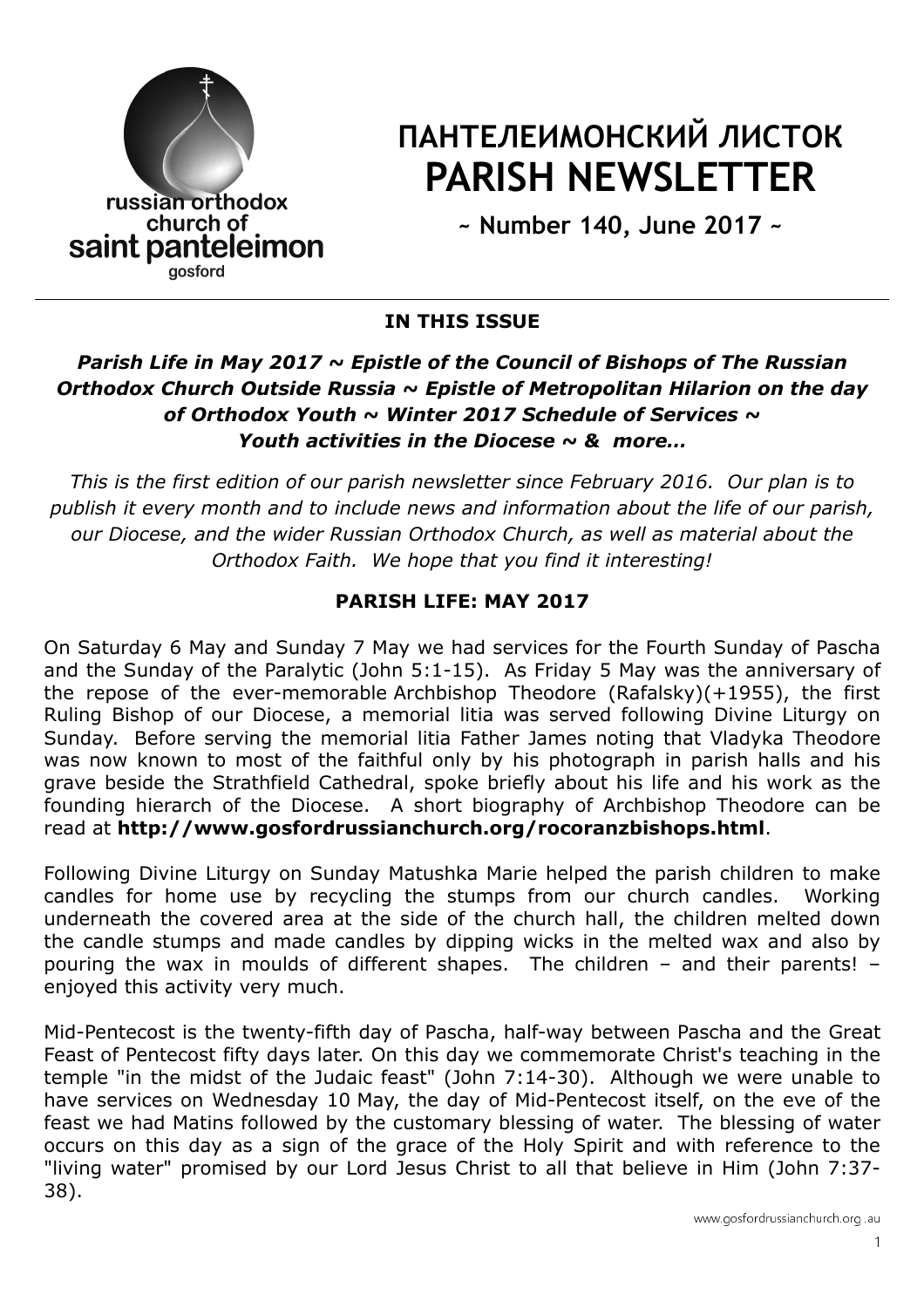Our Parish Council held its third meeting for 2017 on Tuesday 16 May. Father James presented a report on parish life and the treasurer, Anna Kourbatov, presented financial reports for March and April. Applications to renew parish membership were approved and preparations for our parish feast-day and Bishop George's visit in August were discussed. A new child-safe, child-friendly statement was ratified. The other members of our current Parish Council are Protodeacon Martin Naef, Rick Golovin, Bill Reid, Reader Paul Douriaguine, Anne Nielsen and Nina Golovin.

On Saturday 20 May and Sunday 21 May we had services for the Sixth Sunday of Pascha, the Sunday of the Blind Man, and in honour of the Holy Apostle and Evangelist John. Following the Prayer before the Amvon, two beautiful new protodeacon's oraria – an orarion is a vestment worn over the left shoulder by a deacon – were blessed; these were later presented to Father Martin in honour of his November 2016 elevation to the rank of protodeacon. After the dismissal, a memorial litia was served for Metropolitan Anastassy (Gribanovsky) (+1965), second First Hierarch of the Russian Orthodox Church Outside Russia, in anticipation of the anniversary of his repose on 22 May.

On the evening of Tuesday 23 May, the Eve of the Leave-taking of Pascha, a small group of parishioners gathered for the final Paschal Matins of the year. In accordance with the practice of the Russian Orthodox Church, Matins was served as on the first day of Pascha itself – sung in its entirety, and with the doors to the sanctuary open. The icon of the Resurrection of the Lord was then returned to the sanctuary, the Shroud of Christ was removed from the Holy Table, and the church was made ready for the festive services commemorating His Ascension.

On Wednesday 24 May and Thursday 25 May we had services for the Great Feast of the Ascension of the Lord. All-night vigil with the blessing of wheat, wine, oil and five loaves was served on Wednesday evening and Divine Liturgy was served on Thursday morning. As it was on this feast-day in 2007 that the Act of Canonical Communion between the Russian Orthodox Church outside Russia and the Moscow Patriarchate was signed, the Prayer for the Prosperity of the Russian Church was read after the Augmented Litany and a brief service of thanksgiving was served after the dismissal. That evening, a moleben and akathist to Great-Martyr Panteleimon was served in Church Slavonic.

#### EPISTLE OF THE COUNCIL OF BISHOPS OF THE RUSSIAN ORTHODOX CHURCH OUTSIDE OF RUSSIA

**Editor's note:** From Friday 9 June the Council of Bishops of the Russian Orthodox Church Outisde Russia – that is, the assembly of all our bishops – met in Munich, Germany. The Council heard reports about, and made decisions in relation to, every aspect of the life of the Russian Orthodox Church Outside Russia. Towards the end of proceedings, this Epistle was drafted and approved.

We, the hierarchs of the Russian Orthodox Church Outside of Russia, gathered for a Council of Bishops in the God-preserved city of Munich during the celebration of the Pentecost, in the blessed presence of the Kursk-Root Icon of the Mother of God "of the Sign." This year we remember with sorrow the hundredth anniversary of the terrible, bloody events of 1917; we are at the same time filled with joy over the anniversary of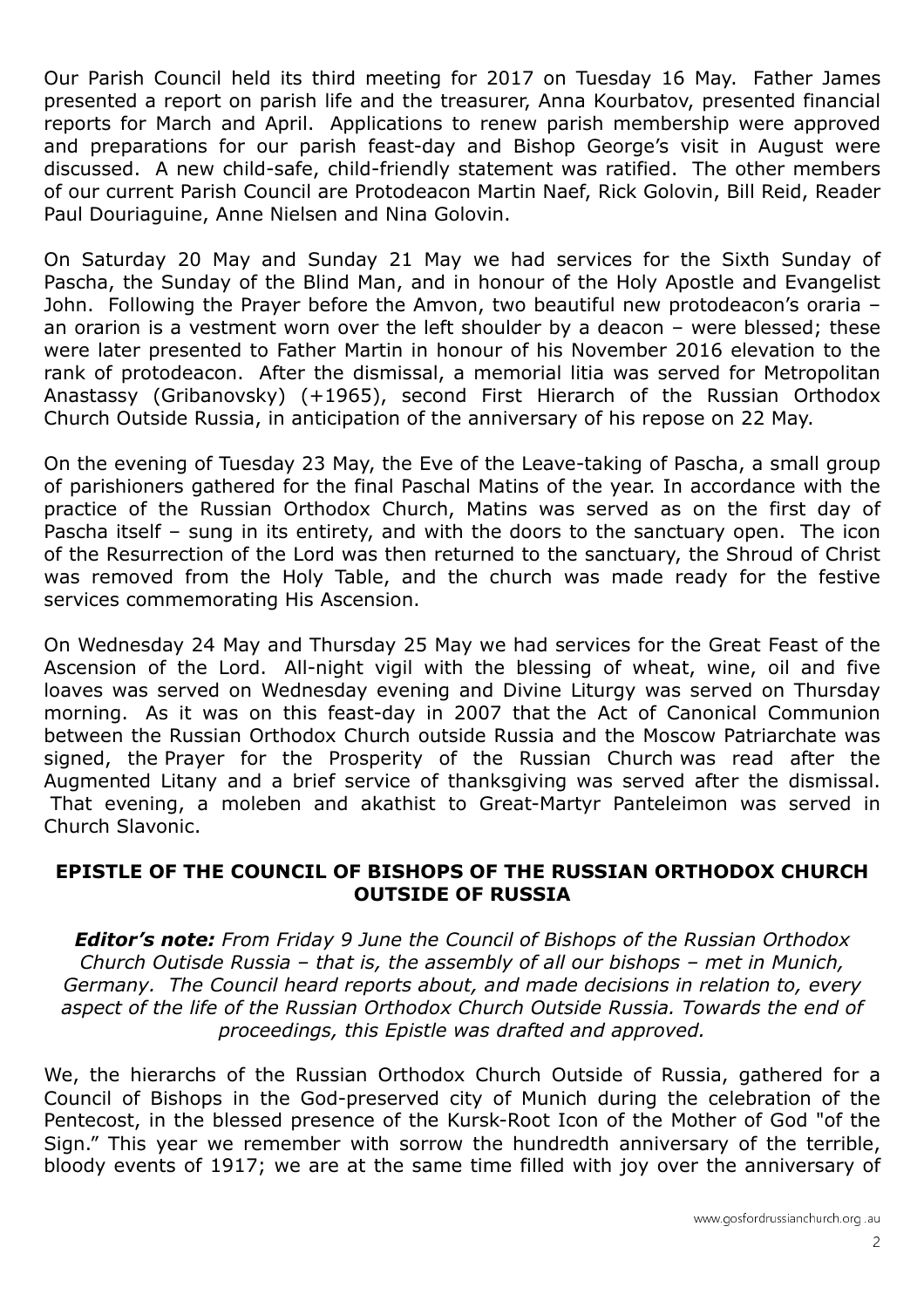the restoration of the patriarchate and the tenth anniversary of the reestablishment of unity within the Russian Church.

Tenth anniversary of the signing of the Act of Canonical Communion between the Moscow Patriarchate and the Russian Orthodox Church Outside Russia



We remember those who labored towards the reestablishment of unity, and those who continue to work towards strengthening of our spiritual bonds. On the feast of the Ascension of the Lord, we prayed together with the Patriarch of the Russian Orthodox Church and the President of the Russian Federation at divine services during the consecration of the Church of the Resurrection of Christ and the Holy New Martyrs and Confessors of Russia at Lyubanka, and we conclude our assembly with the great consecration of the Cathedral of the Holy New Martyrs and Confessors of Russia in the

city of Munich, the only church of the Russian Church Abroad where His Holiness Patriarch Alexy II of Moscow and All Russia once served, who had together with Metropolitan Laurus of blessed memory signed the Act of Canonical Communion. We always knew that the external unity that was once rent asunder was always preserved in the spiritual plane.

With gratitude with God, we also mark the hundredth anniversary of the birth of a New Martyr of Russia who manifested the phrase "the blood of Christian martyrs is the seed of faith." St Alexander (Schmorell) of Munich spilt his blood in Germany. The hundredth anniversary of his birth is marked by the completion of the construction of a church not far from his grave. The cathedral was consecrated by His Beatitude Metropolitan Onouphry of Kiev and All Ukraine along with the Primate of the Russian Church Abroad, His Eminence Metropolitan Hilarion of Eastern America and New York, along with all of his fellow bishops, bishops from Russia and Ukraine and of other Local Orthodox Churches. In the global podvig of the Russian New Martyrs, among them St Alexander, the East unites with the West.

The restoration of the patriarchate at the All-Russian Council of the Russian Church, the hundredth anniversary of which we now celebrate, was a positive step towards the return to our Christian roots, to the 1,000th year of existence of our Church organism. A leading role in the reestablishment of the patriarchate was played by a hierarch who himself became the first Primate of the Russian Orthodox Church Outside of Russia, Metropolitan Anthony (Khrapovitsky) of Kiev and Galicia of blessed memory. Based on the work of the Pomestny Sobor [All-Russian Church Council] of 1917-1918, he and his brother archpastors preserved church sobornost'[collegiality] in distant lands, and in this way, fealty to the legacy of the Mother Russian Church. The theology of Metropolitan Anthony returned the cognizance of the Church to her



The centenary of the election of Saint Tilchen of Moscow as Patriarch

patristic roots; it cleansed Russian theology from imposed alien influences and in many ways determined the theology of the Church Abroad, and manifested itself in the legacy and practice of pastoral ministry.

The triumph of the sobornost' of the Russian Church and her New Martyrs lies in the fact that despite the crumbling of the Orthodox empire and the imposition of a regime whose ideological goal was to fight God and everyone who believes and worships Him, faith in the truth and the Church could not be destroyed. In light of the apostasy that began in earnest in the 19th century, the podvig of bearing witness to the faith "even unto death"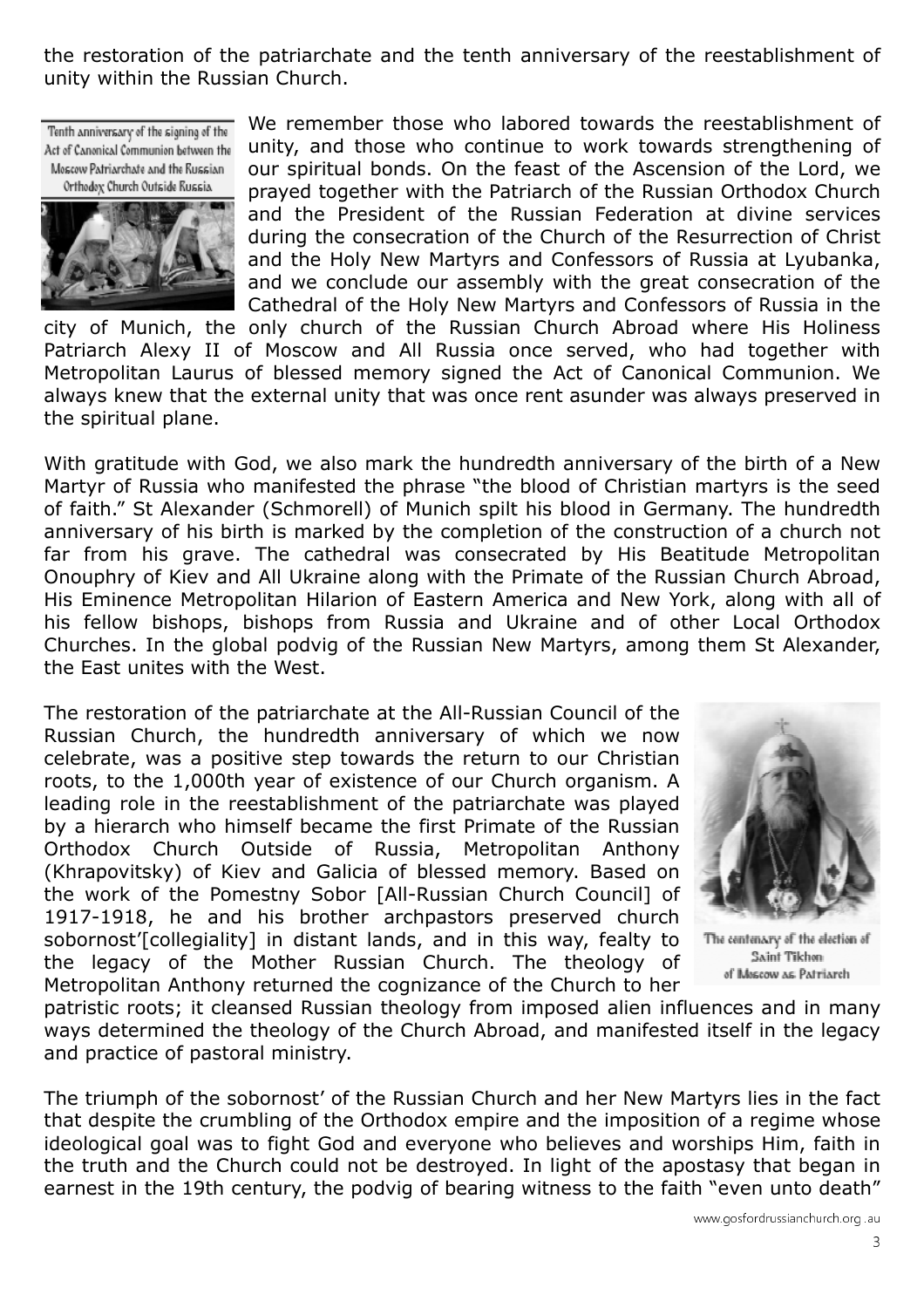is especially significant, just as the image of the purity of family life of the last Russian Emperor was. We are all called upon to make sense of the spiritual life of the peoples of Russia and of the whole world.

The spiritual catastrophe of the Russian nation led to the destruction of a mighty state and to terrible sufferings. How could it happen that a significant portion of the people, who for almost 1,000 years had borne the name of Christ, turned against the Church? St John of Kronstadt often prophesied about the consequences of turning away from the Church. "Ye shall be as gods" (Genesis 3:5) became the slogan of a new order, and people strove to establish a world without God. "Faith in the word of Truth, the Word of God, has disappeared, and was replaced by faith in human reason," wrote St John. "Children no longer obey their parents, students their teachers… Marriage is mocked, family life is decaying."

Today entire peoples both in the Fatherland and abroad face a choice: spiritual cultivation of the soul or utter devotion to material well-being. God forbid that we once again see the brutal consequences of the deceptive spiritual and moral choice of willingly sacrificing our souls to evil substitutions. That is why once again raise the call to conscientious purification, not in the political sense, but for the sake of obtaining spiritual succession, gazing upon the path of the New Martyrs, and to bid farewell to the symbols of militant atheism, rid ourselves of the old glorification of murderers by naming cities and towns after them, streets and plazas, train stations and parks; we call for the removal of the body from the central square of the nation of the one whose name is connected with the establishment of the militant atheist state, which led to the sacrifice of millions of lives to its ideology.

Returning to our Christian roots is our moral choice. It is built on the search for God, church life, learning about faith, growth and strengthening of our moral podvig. It is from our parents that we must receive our first experience of knowledge of God, of prayer, participation in the Mysteries—we call upon all parents to tend to their own spiritual edification, and not only in word, but to teach their children by example. It is the family itself, the "little Church," that the full understanding of church life is created.

The expulsion of multitudes of people from Russia introduced the Wes to Orthodox Christianity. Divine Providence, even the loss of goodness had positive results. Today, Orthodox Christians living in the West, where the family unit is in crisis, are called upon to serve as an example of moral purity in their own lives in their communities, both in Christian family life and in the monastic service.

Bearing all of this in mind, let us courageously declare in the shining joy of the Church, together with Holy Apostle Paul and St John of Kronstadt, the Martyred Royal Family and the multitude of New Martyrs and Confessors of Russia: "I can do all things through Christ which strengtheneth me" (Philippians 4:13).

With love in Christ, + HILARION, Metropolitan of Eastern America and New York, First Hierarch of the Russian Orthodox Church Outside of Russia. Signed by all the participants of the Council of Bishops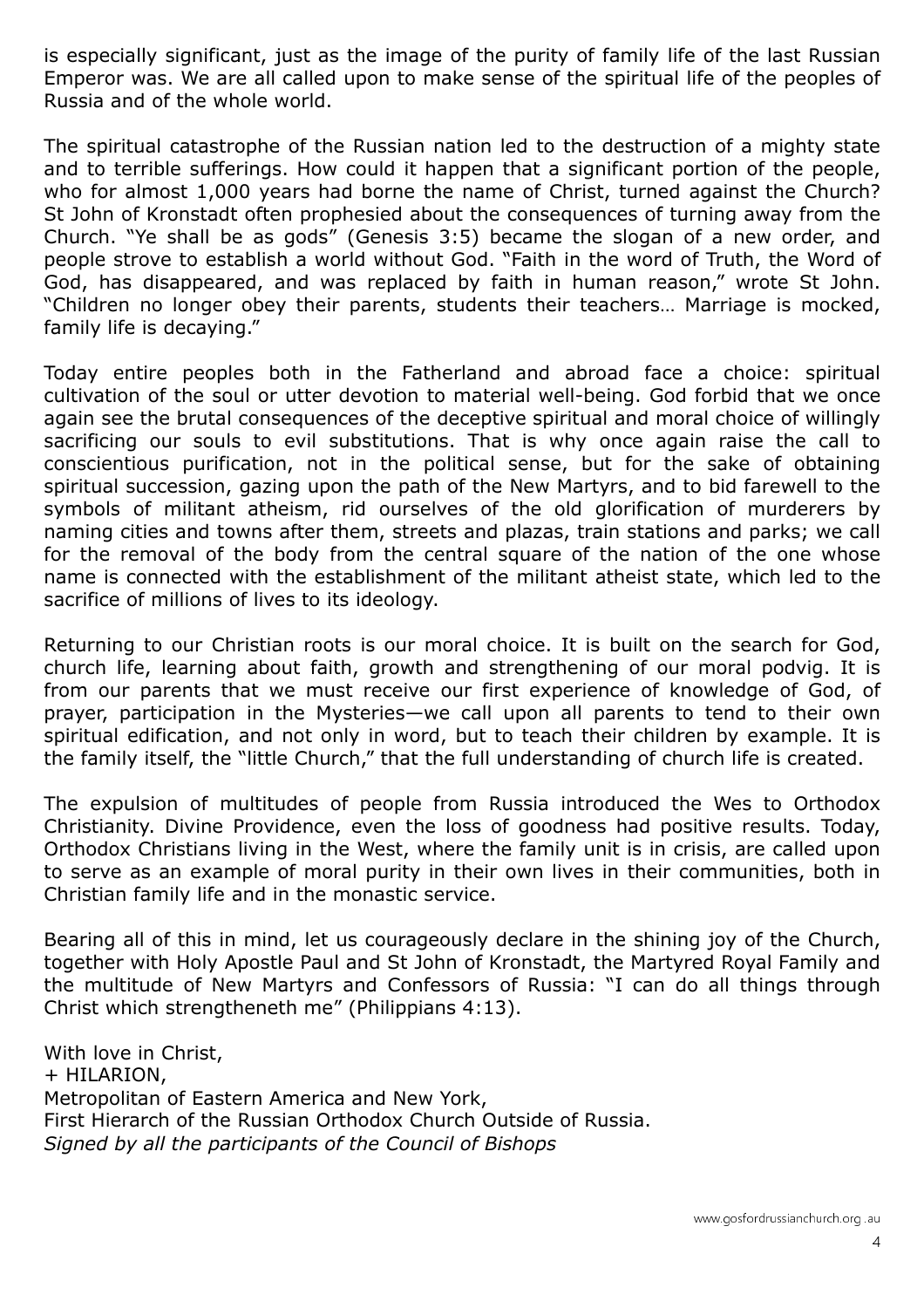#### EPISTLE OF HIS EMINENCE METROPOLITAN HILARION OF EASTERN AMERICA AND NEW YORK ON THE DAY OF ORTHODOX YOUTH, CELEBRATED ON THE SUNDAY OF ALL SAINTS

**Editor's note:** In May 2008 the Council of Bishops decided that the Sunday of All Saints would be designated the Day of Youth of the Russian Orthodox Church Outside of Russia. This celebration is aimed at all three basic socio-cultural groups of the youth of our Holy Church: young people born in Russia, those born abroad, and those who turned to Orthodoxy from the local populations where the Russian Church Abroad exists.

Dear in the Lord Brothers and Sisters:

I send my heartfelt congratulations on the feast day of All Saints, and also on the Day of Orthodox Youth, which was established eight years ago in the Russian Church Abroad. It is no accident that all of our saints are commemorated by the Church a week after Pentecost, for on the Pentecost, the Church herself was established, the shoot was planted into the earth. And we see the brilliant blossom that sprang forth: the holy martyrs and confessors, monastics and prophets, fools-for-Christ, holy hierarchs, hieromartyrs and confessors of the Church.

The holiday of All Saints is combined with the first Sunday (day of Resurrection), after the Pentecost, for holiness is the fruit of the Holy Spirit. This fruit did not emerge among demi-gods, but among ordinary people like you and I. Yet we must understand that almost none of these saints became saints suddenly, without the strong desire to be with God. At the same time, while striving to "obtain Divine grace," the saints remained common, everyday folk in their habits and human weaknesses. The Church specifically teaches the fact that each one of us is summoned to holiness. History provides many paradoxes: it has often happened that people utterly lost to society have become saints. In fact, the very first person to enter Heaven was the Thief, the one who was crucified next to Christ. "Remember me, o Lord, when you come into Thy kingdom" proved enough for him to enter Heaven.

Beloved brothers and sisters! This May we marked the 10th anniversary of the reconciliation of two branches of the Russian Church. Each of our churches, the Church Abroad and the Church in the Fatherland, thanks to this event, thanks to the good will of our beloved hierarchs, His Holiness Patriarch Alexy II of Moscow and All Russia and Metropolitan Laurus, have been doubly enriched. Now we share common all holy things, common holidays, we share veneration of the same saints and righteous people of our time. This demonstrates for us how close the Grace of God is to us, and that the Kingdom of Heaven is likewise accessible to us, for that is the chief goal of Christian life.

Let us therefore construct our life's path on their example, witness to peace in Christ, let us preserve the Russian legacy: Russian culture, language, and the tradition of volunteer youth service.

Preserve in your hearts the words of Holy Scripture: "Be ye therefore perfect, even as your Father which is in heaven is perfect," love God and your neighbour, strive towards true and fervent prayer, "obtain," in the words of St Seraphim of Sarov, "the spirit of peace," and this will suffice to ensure that a thousand around you in this world will be saved.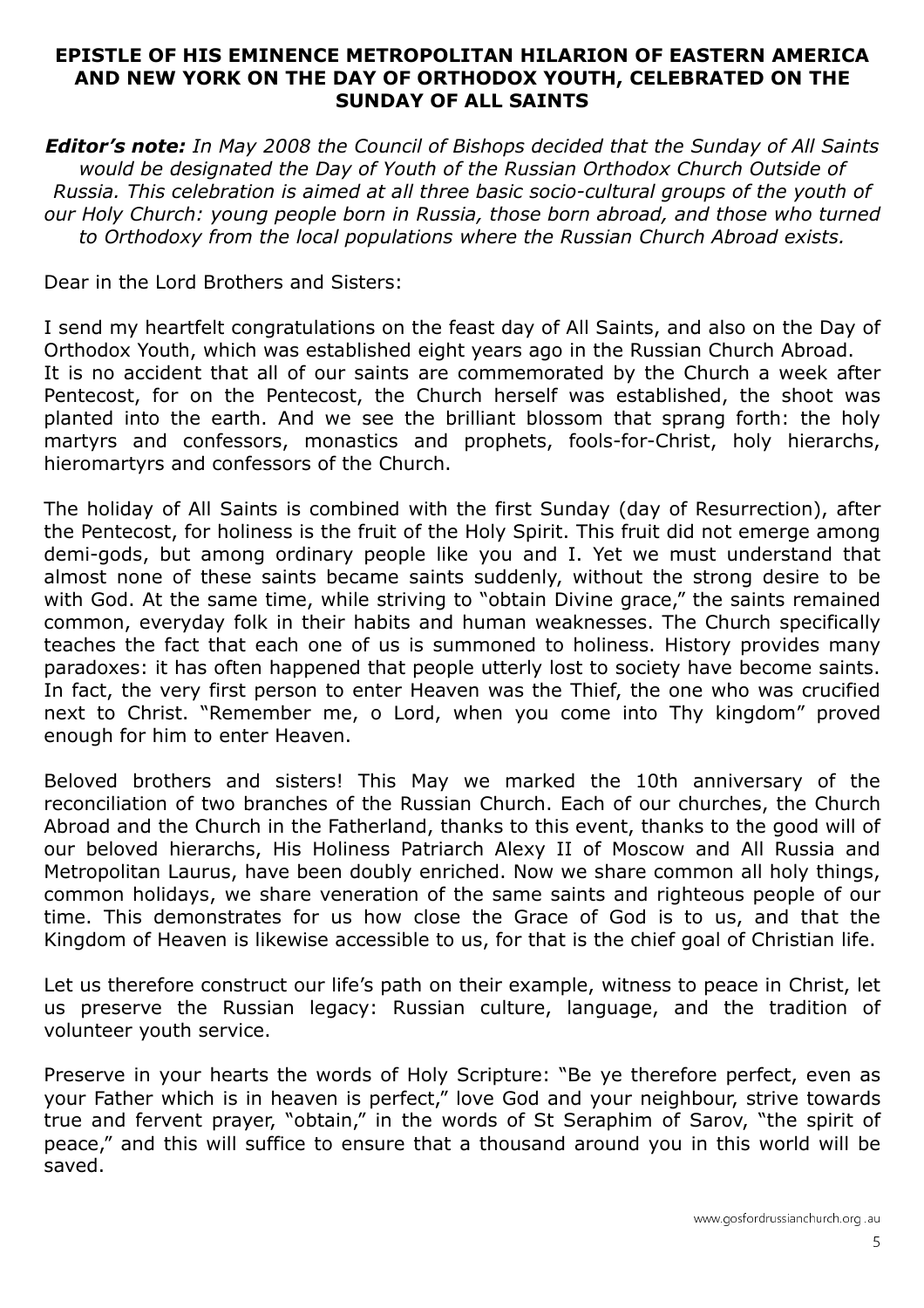I wish you the abundant aid of God in all your well-intentioned and saving works, and invoke upon you Divine blessing.

#### + HILARION

Metropolitan of Eastern America and New York, First Hierarch of the Russian Orthodox Church Outside of Russia

### PARISH LIFE: NEW CHILD-SAFE, CHILD-FRIENDLY STATEMENT

In May 2017 the Parish Council approved a new statement about strategies to make sure that our parish is child-safe and childfriendly. The child-safe, child-friendly statement can be read on the parish website. Those without access to the website can obtain a copy from Father James.



### PARISH LIFE: OUR WINTER 2017 SCHEDULE OF SERVICES

Our Winter 2017 Schedule of services – covering the months of June, July and August – has been available in church and on our parish website since late in May. June and July are quiet months with regular weekend services and our monthly moleben and akathist to Saint Panteleimon only. August is much busier – Bishop George will visit us on Sunday 6 August in anticipation of our feast-day and we will have weekday services for the feasts of Saint Panteleimon (9 August), the Procession of the Precious Wood of the Life-giving Cross of the Lord (14 August), and the Dormition of the Mother of God (28 August).



#### DIOCESAN YOUTH SYMPOSIUM IN HONOUR OF THE ROYAL MARTYRS OF RUSSIA

From Friday 14 July to Monday 17 July this year, Saints Peter and Paul Diocesan Cathedral will host a four-day youth symposium in honour of the Royal Martyrs of Russia. The keynote speaker at the Symposium will be His Eminence Metropolitan Jonah (Paffhausen), retired First Hierarch of the Orthodox Church in America and now a bishop of the Russian Orthodox Church Outside Russia. Vladyka Jonah will speak on 'The relevance of the New Martyrs to youth today'. Father Michael Protopopov will give talks on 'Nicholas II Commander in Chief and victim of the Great War' and 'Father Jacob Korchinsky: Missionary and Martyr' and Father Nicholas Karipoff will speak about 'Patriarch Tikhon, the revolution, and a hundred years later'. All-night Vigil for the Royal Martyrs

will begin at 10.00pm on Sunday 16 July and be followed by a midnight Divine Liturgy, finishing at around 2.00am. More information is available at www.syezd.com.au.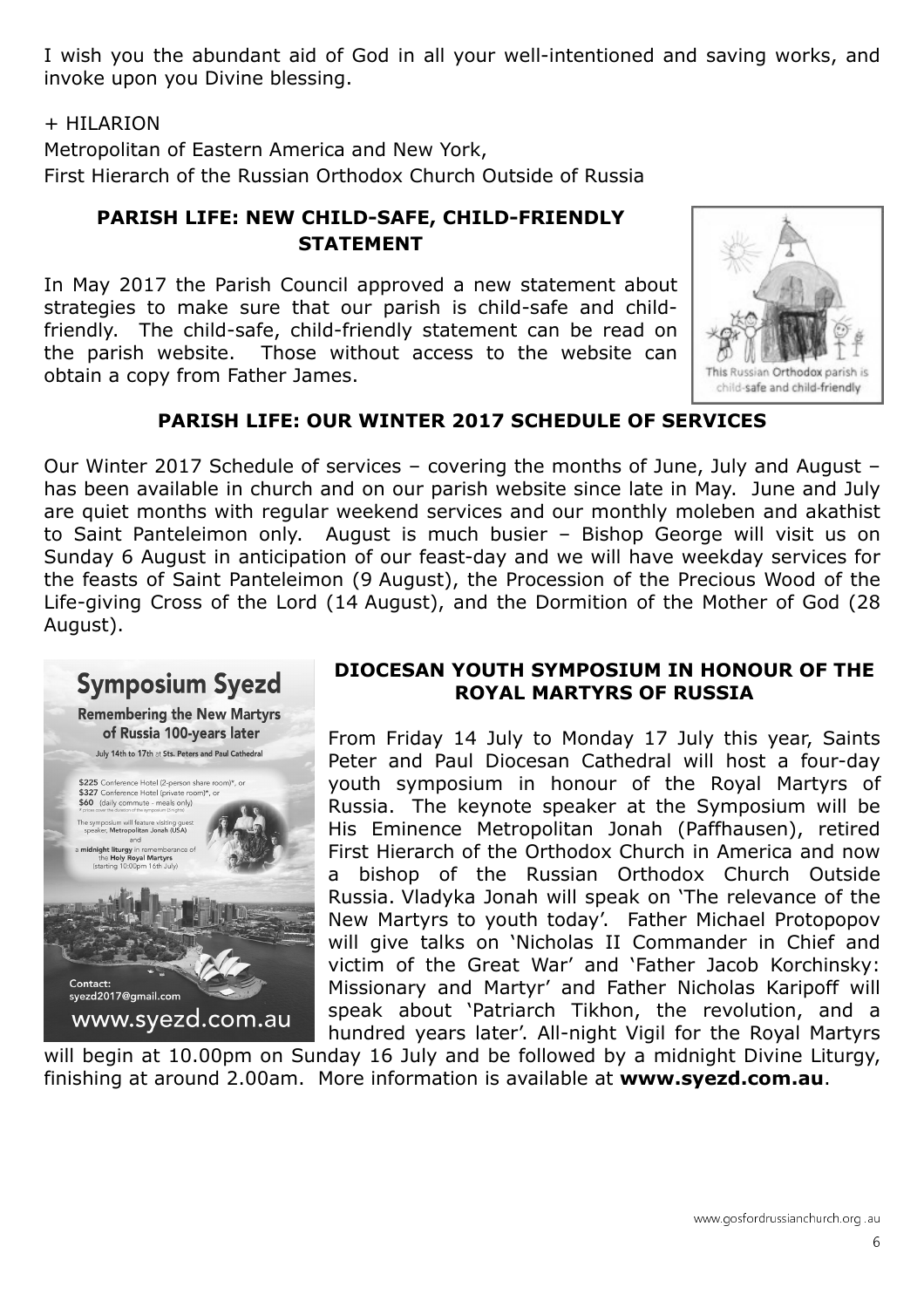#### RUSSIAN AND OTHER ORTHODOX KIDS' CAMP, 10-16 DECEMBER 2017

A group of young families from the Intercession of the Holy Virgin parish in Cabramatta, NSW, is again organising a camp for Russian and other Orthodox children and young people aged 8-17 to be held in Toukley, NSW - not far from us, on the Central Coast from 10 December - 16 December 2017. The cost will be \$399.00 per person. For those interested, more information is available at: https://cabrapokrov.org/camprok/

#### DIOCESAN LIFE: A RUSSIAN ORTHODOX LITURGICAL MUSIC CONFERENCE



From Wednesday 27 September until Monday 2 October this year, a Russian Orthodox Liturgical Music Conference will be held in Brisbane. Organised by the Diocesan Liturgical Music Committee, the conference programme will include lectures from eminent guest speakers, intensive choral workshops and rehearsals, common meals, and a hierarchical All-Night Vigil and Divine Liturgy. Further information will be published here as it becomes available. See also: https://www.facebook.com/ROCSingersANZ/

# DIOCESAN LIFE: A RELIQUARY WITH RELICS OF THE NEW MARTYRS OF

RUSSIA WILL VISIT NEW SOUTH WALES PARISHES IN JULY AND AUGUST 2017

On 6 June 2017 His Grace Bishop George announced that a reliquary containing relics of a number of the New Martyrs and Confessors of Russia will, in this year of the centenary of the Russian Revolution and the beginning of persecution by the godless authorities, visit parishes, monasteries and missions of our Diocese. The reliquary will visit New South Wales parishes during July and August. Enshrined in this reliquary are the relics twenty-four saints including Saint Tikhon, Patriarch of Moscow; Hieromartyr Metropolitan Vladimir of Kiev; Saint Luke of Simferopol; Royal Passion-Bearers Grand Duchesses Elizabeth and Anastasia; and others. Further information will be made available in due course about the schedule of visits and the arrangements for a service of intercession before the relics in our parish.





#### PARISH LIFE: PARKING WHEN COMING TO CHURCH

Our parishioners and friends are reminded of the importance of considering the other occupants of 7 Comserv Close when parking at church. Despite that fact that the businesses around us do not usually operate on Sundays, the occupants of the units may still need to access their premises. In view of this we ask that people attending morning services at our church park on Comserv Close rather than inside the complex, driving in only if necessary to drop off or pick up those who are less mobile. Those who park inside the